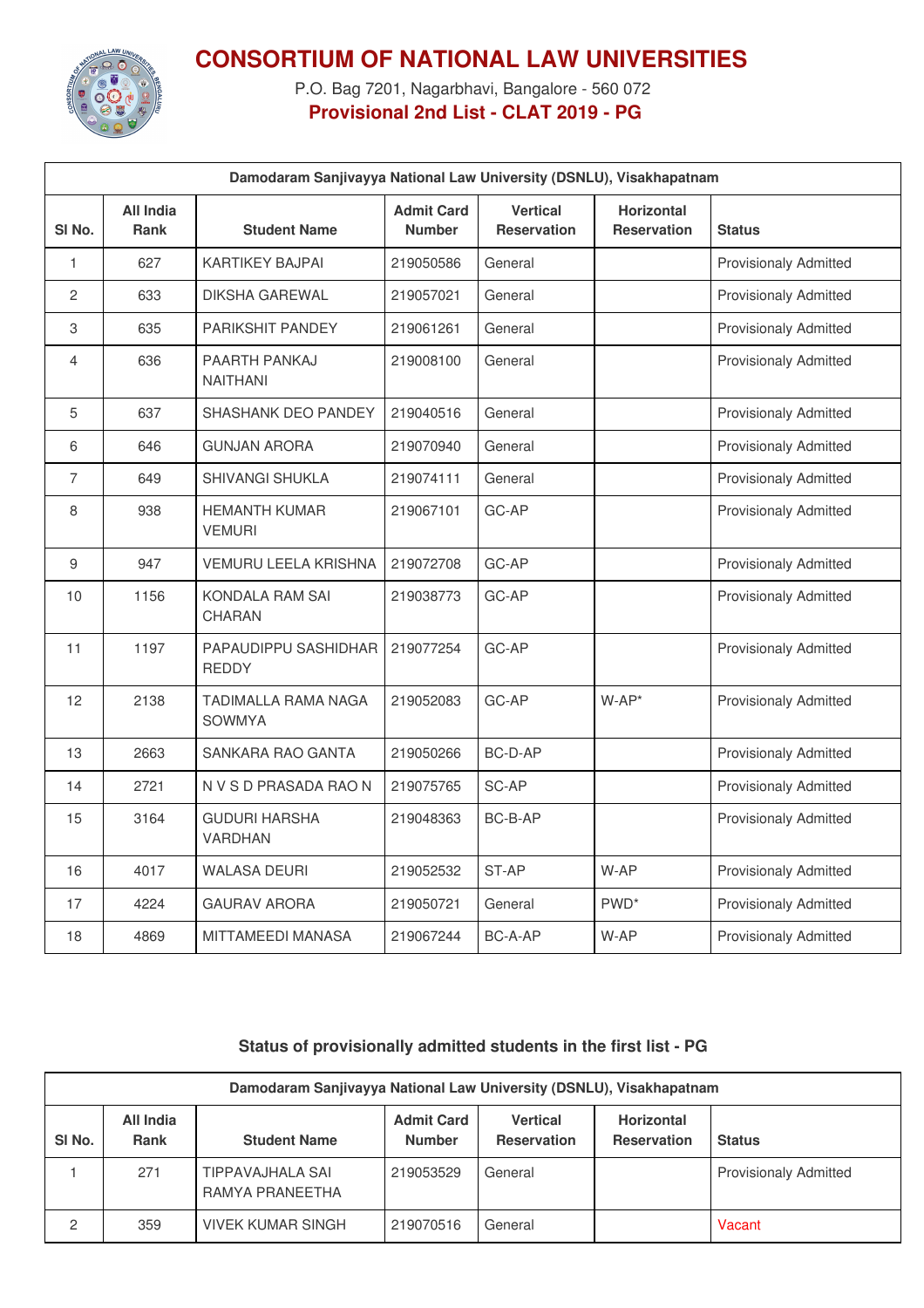| Damodaram Sanjivayya National Law University (DSNLU), Visakhapatnam |                          |                                                     |                                    |                                       |                                         |                              |  |
|---------------------------------------------------------------------|--------------------------|-----------------------------------------------------|------------------------------------|---------------------------------------|-----------------------------------------|------------------------------|--|
| SI No.                                                              | <b>All India</b><br>Rank | <b>Student Name</b>                                 | <b>Admit Card</b><br><b>Number</b> | <b>Vertical</b><br><b>Reservation</b> | <b>Horizontal</b><br><b>Reservation</b> | <b>Status</b>                |  |
| 3                                                                   | 367                      | <b>ADITI SINGH</b>                                  | 219072620                          | General                               |                                         | Vacant                       |  |
| $\overline{4}$                                                      | 393                      | <b>DIPALI RAI</b>                                   | 219062149                          | General                               |                                         | Vacant                       |  |
| 5                                                                   | 403                      | <b>NAZNEEN ZAFAR</b>                                | 219053721                          | General                               |                                         | Vacant                       |  |
| 6                                                                   | 416                      | CHANNABASAVESHWAR<br>RACHAYYANAVAR                  | 219072317                          | General                               |                                         | Vacant                       |  |
| $\overline{7}$                                                      | 419                      | <b>ASHISH TIWARI</b>                                | 219062053                          | General                               |                                         | Vacant                       |  |
| 8                                                                   | 434                      | KANDUKURI SURYA SRI<br><b>HARSHA TEJA</b>           | 219056616                          | GC-AP                                 |                                         | Vacant                       |  |
| 9                                                                   | 500                      | <b>BHOGIREDDY V V S</b><br><b>SRIKARI SUMA RANI</b> | 219057216                          | GC-AP                                 | W-AP                                    | Vacant                       |  |
| 10                                                                  | 566                      | <b>VINJAMURI VENKATA</b><br>SITA CHANDRAMOULI       | 219007391                          | GC-AP                                 |                                         | Sought Upgradation           |  |
| 11                                                                  | 614                      | <b>INAMPUDI SNEHA</b><br><b>CHOWDARY</b>            | 219069734                          | GC-AP                                 | W-AP                                    | Vacant                       |  |
| 12                                                                  | 1084                     | NAREM V N S S USHA<br>AMULYA                        | 219021629                          | GC-AP                                 | $W-AP^*$                                | Vacant                       |  |
| 13                                                                  | 1648                     | PALETI.V.R.MAHESWARARA2019071742                    |                                    | SC-AP                                 |                                         | Vacant                       |  |
| 14                                                                  | 1718                     | <b>GORREMUTCHU MAHITH</b><br><b>VIDYASAGAR</b>      | 219062736                          | SC-AP                                 |                                         | <b>Provisionaly Admitted</b> |  |
| 15                                                                  | 1771                     | ADARSHITHA KILARU                                   | 219054920                          | GC-AP                                 | $W$ -AP*                                | <b>Provisionaly Admitted</b> |  |
| 16                                                                  | 1933                     | <b>PUSHPHAKUMAR</b><br>YELLAPU                      | 219041718                          | BC-D-AP                               | NCC-AP                                  | Vacant                       |  |
| 17                                                                  | 2587                     | <b>REVANTH R</b>                                    | 219038791                          | General                               | PWD <sup>*</sup>                        | Vacant                       |  |
| 18                                                                  | 2970                     | JATAVATHU VEERA BABU<br><b>NAIK</b>                 | 219026383                          | ST-AP                                 |                                         | Vacant                       |  |
| 19                                                                  | 3130                     | MATTAPARTHI V<br><b>KRISHNA</b>                     | 219070917                          | BC-B-AP                               |                                         | Vacant                       |  |
| 20                                                                  | 3214                     | KOTEPALLI SAI<br><b>NIRUPAMA</b>                    | 219015043                          | General                               | ESP-AP*                                 | Vacant                       |  |
| 21                                                                  | 4194                     | UMMIDI NARESH BABU                                  | 219055401                          | BC-A-AP                               |                                         | Vacant                       |  |
| 22                                                                  | 5863                     | TANKAM GEETHANJALI                                  | 219025842                          | General                               | CAP-AP*, ESP-<br>AP, NCC-AP             | Vacant                       |  |

*Note : \* indicates that the seat is allotted based on that horizontal reservation*

## **Vertical**

General - General

GC-AP - General Category of Andhra Pradesh

SC-AP - Scheduled Caste of Andhra Pradesh

ST-AP - Scheduled Tribe of Andhra Pradesh

BC-A-AP - BC (Group-A) of Andhra Pradesh

BC-B-AP - BC (Group-B) of Andhra Pradesh

BC-D-AP - BC (Group-D) of Andhra Pradesh